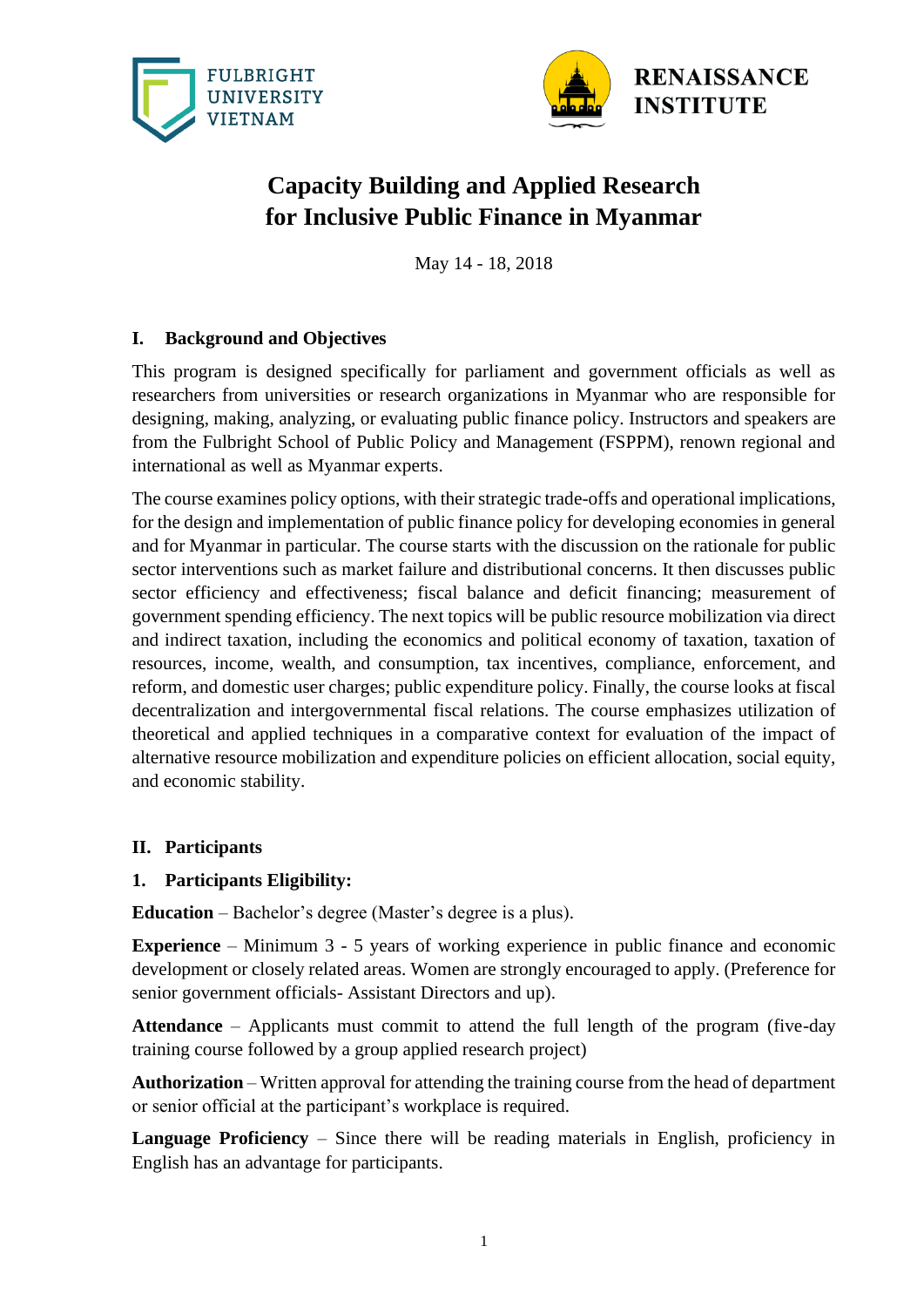# **2. Participant Composition**

| Ministry/<br>Organization              | <b>Department</b>                                                     | <b>Nay</b><br>Pyi<br><b>Taw</b> | Yangon       | <b>Bago</b>  | <b>Ayeyarw</b><br>a-ddy | <b>Shan</b> |
|----------------------------------------|-----------------------------------------------------------------------|---------------------------------|--------------|--------------|-------------------------|-------------|
| Ministry of<br>Planning and<br>Finance | <b>Planning Department</b>                                            | 1                               | $\mathbf{1}$ | $\mathbf{1}$ | 1                       | 1           |
|                                        | <b>Budget Department</b>                                              | $\overline{2}$                  | 1            | 1            | 1                       | 1           |
|                                        | <b>Internal Revenue Department</b>                                    | $\overline{2}$                  | $\mathbf{1}$ | 1            | $\mathbf{1}$            | 1           |
|                                        | <b>Project Appraisals and Progress</b><br><b>Reporting Department</b> | 1                               |              |              |                         |             |
|                                        | <b>Treasury Department</b>                                            | 1                               |              |              |                         |             |
| Parliament                             | <b>Public Account Committee</b><br>Member                             |                                 | $\mathbf{1}$ | 1            | $\mathbf{1}$            | 1           |
| Parliament                             | Support Staff to the Public<br><b>Account Committee</b>               |                                 | $\mathbf{1}$ | 1            | $\mathbf{1}$            | 1           |
| Research<br>Institution/<br>Academia   |                                                                       |                                 | 5            |              |                         |             |
| <b>Total</b>                           |                                                                       | $\overline{7}$                  | 10           | 5            | 5                       | 5           |
| <b>Grand Total</b>                     |                                                                       |                                 |              |              |                         | 32          |

# **III. Faculty**

# **1. International Faculty**

- Dr. Jay Rosengard (Lecturer of Public Policy & Public Finance, John F. Kennedy School of Government, Harvard University)
- Dr. Vu Thanh Tu Anh (Dean, Fulbright School of Public Policy and Management, Fulbright University Vietnam)
- Mr. Nguyen Xuan Thanh (Lecturer of Public Policy, Fulbright University Vietnam)

# **2. Resource Persons from Myanmar: (On co-lecturing)**

In additional to faculty members from Fulbright University Vietnam and Harvard Kennedy School, there will be following Myanmar experts from various institutions who will provide guidance to the course:

- Dr. Set Aung (Deputy Minister Ministry of Planning and Finance)
- Daw Nwet Nwet Win (Director General Budget Department, MoPF)
- Daw Si Si Pyone, (Director General Treasury Department, MoPF)
- Daw Mya Mya Oo (Deputy Director Internal Revenue Department, MoPF)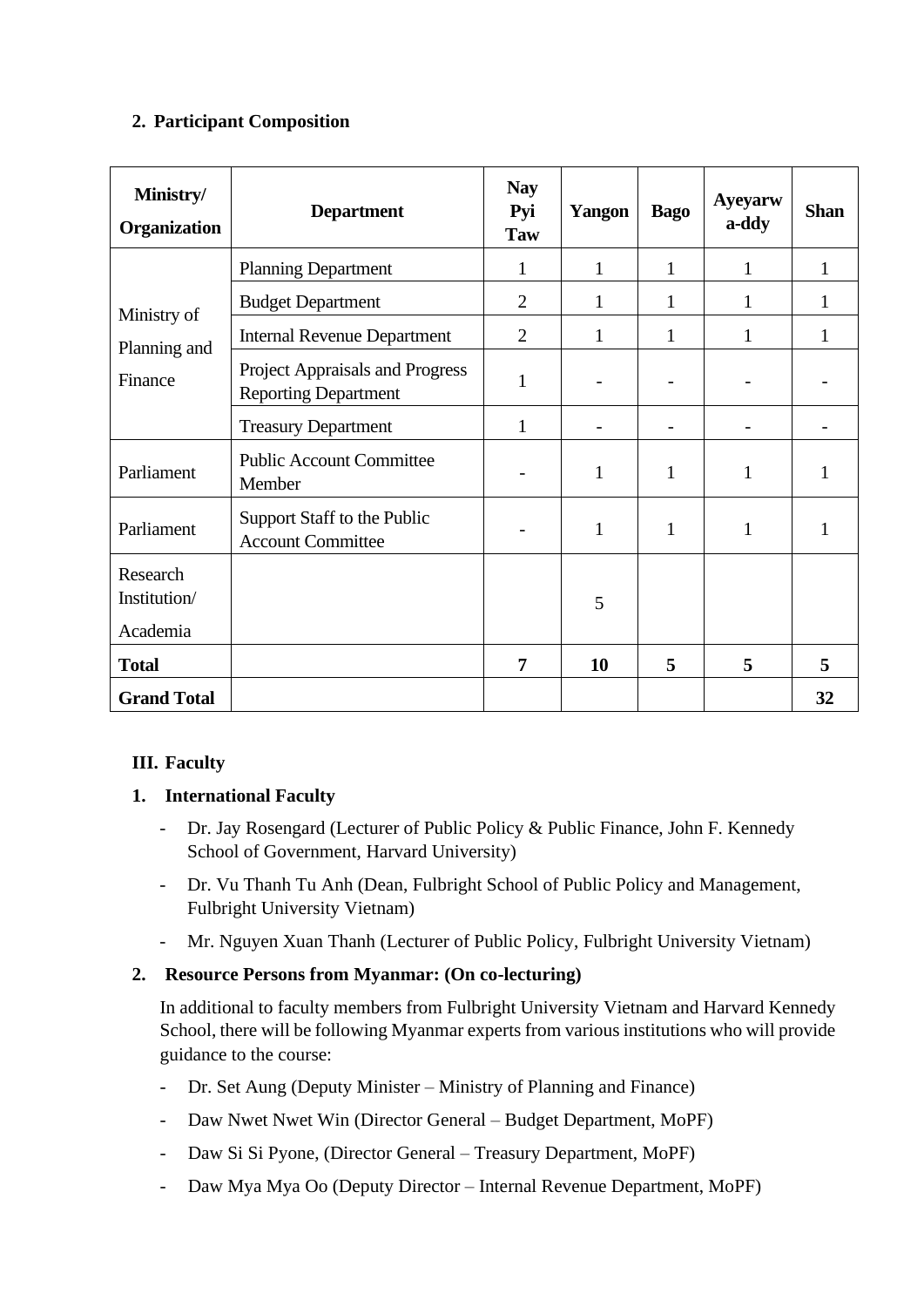- U Myo Myint (Chairman, Myanmar Development Institute and Renaissance Institute)
- Dr. Min Ye Paing Hein (Executive Director, Myanmar Development Institute)
- Dr. Tin Maung Than (Consultant, Governance Expert)

#### **IV. Financial Assistance:**

The course will be fully funded by the Canadian International Development Research Center. Participants will receive:

- Travel and lodging allowance.
- A stipend to cover meals and incidental expenses.
- Travel and health insurance for the duration of the training course.

#### **V. Contact:**

If you have any questions or concerns about the training, please do not hesitate to contact the Renaissance Institute.

#### **Khin Moe Myint**

Program Director, Renaissance Institute Tel: 09 250 185 185 E-mail: [kmoemyint.ri.mm@gmail.com](mailto:kmoemyint.ri.mm@gmail.com)

#### **Chaw Su Min Han**

Program Associate, Renaissance Institute Tel: 09 798437334 E-mail: [chawsu.ri.mm@gmail.com](mailto:chawsu.ri.mm@gmail.com)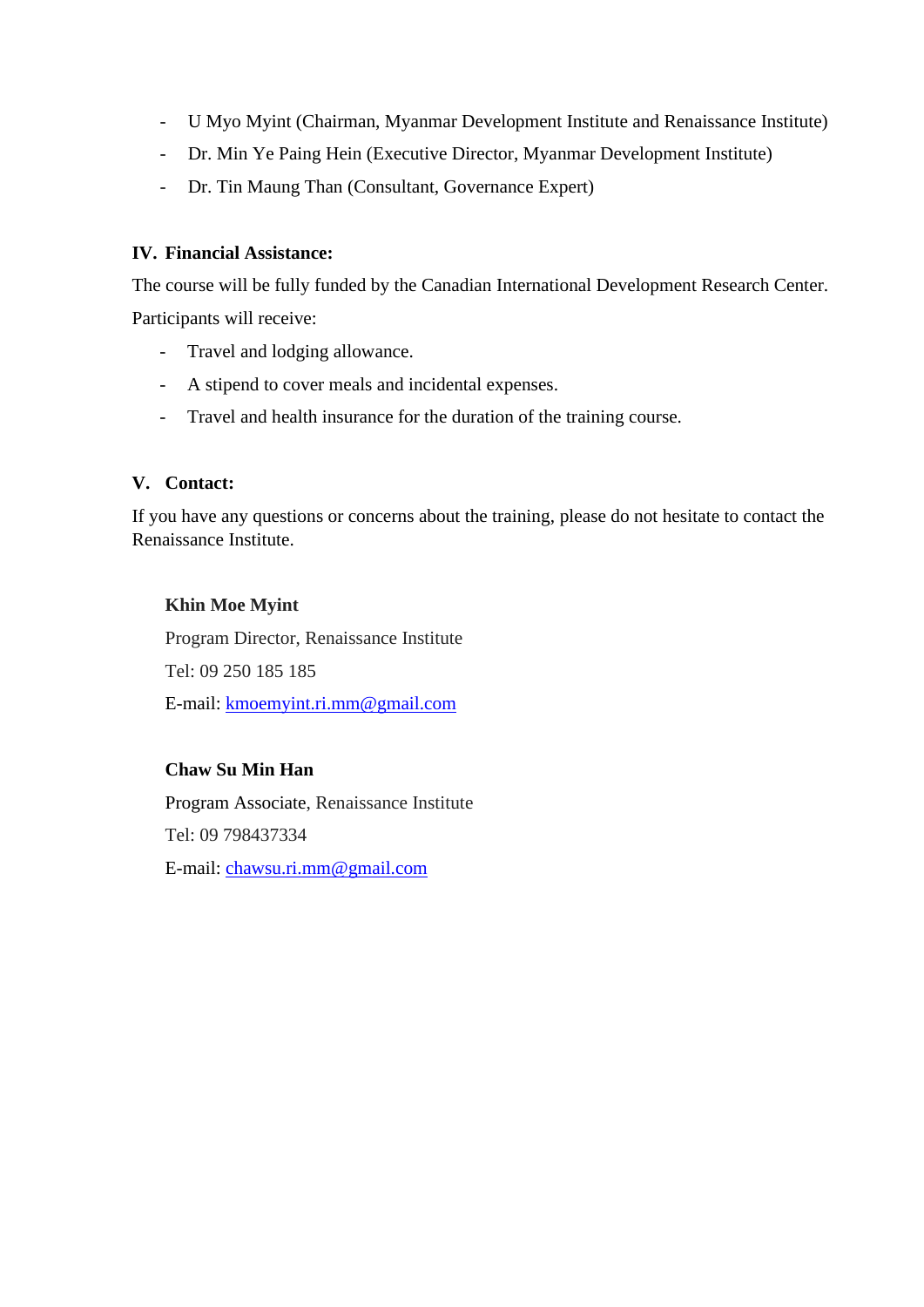#### **VI. Course Outline**

# **Day 1 (14/5/2018): The Role and Size of the Public Sector**

#### **Introduction (8:30-9:00)**

# **Session 1 (9:00-10:30): Economic Rationale for Public Sector Interventions: Market Failure and Distributional Concerns (Jay Rosengard)**

- Joseph E. Stiglitz and Jay K. Rosengard (2015), Chapters 1
- Anthony Saich, The Changing Role of Government, Background Note for the World Bank Report on China's 11th Five Year Plan, August 2004.

#### **Coffee Break (10:30-10:45)**

#### **Session 2 (10:45-12:15): Measuring Public Sector Size (Jay Rosengard)**

• Joseph E. Stiglitz and Jay K. Rosengard (2015), Chapter 2

#### **Lunch (12:15-13:15)**

# **Session 3 (13:15 -14:45): Market Failures and Rationale for Government Interventions (Nguyen Xuan Thanh)**

• Joseph E. Stiglitz and Jay K. Rosengard (2015), Chapter 4

#### **Coffee Break (14:45-15:00)**

#### **Session 4 (15:00 – 16:30): The Political Economy of Myanmar**

• Special lecture by U Myo Myint

# **Day 2 (15/5/2018): Public Expenditure Policy**

#### **Session 1 (9:00 - 10:30): Framework for Analysis of Expenditure Policy (Jay Rosengard)**

• Joseph E. Stiglitz and Jay K. Rosengard (2015). Chapter 10

#### **Coffee Break (10:30-10:45)**

#### **Session 2 (10:45 – 12:15): Public Expenditure Policy in Myanmar**

• Special lecture by Daw Nwet Nwet Win, Director General of Budget Department, MoPF

#### **Lunch (12:15-13:15)**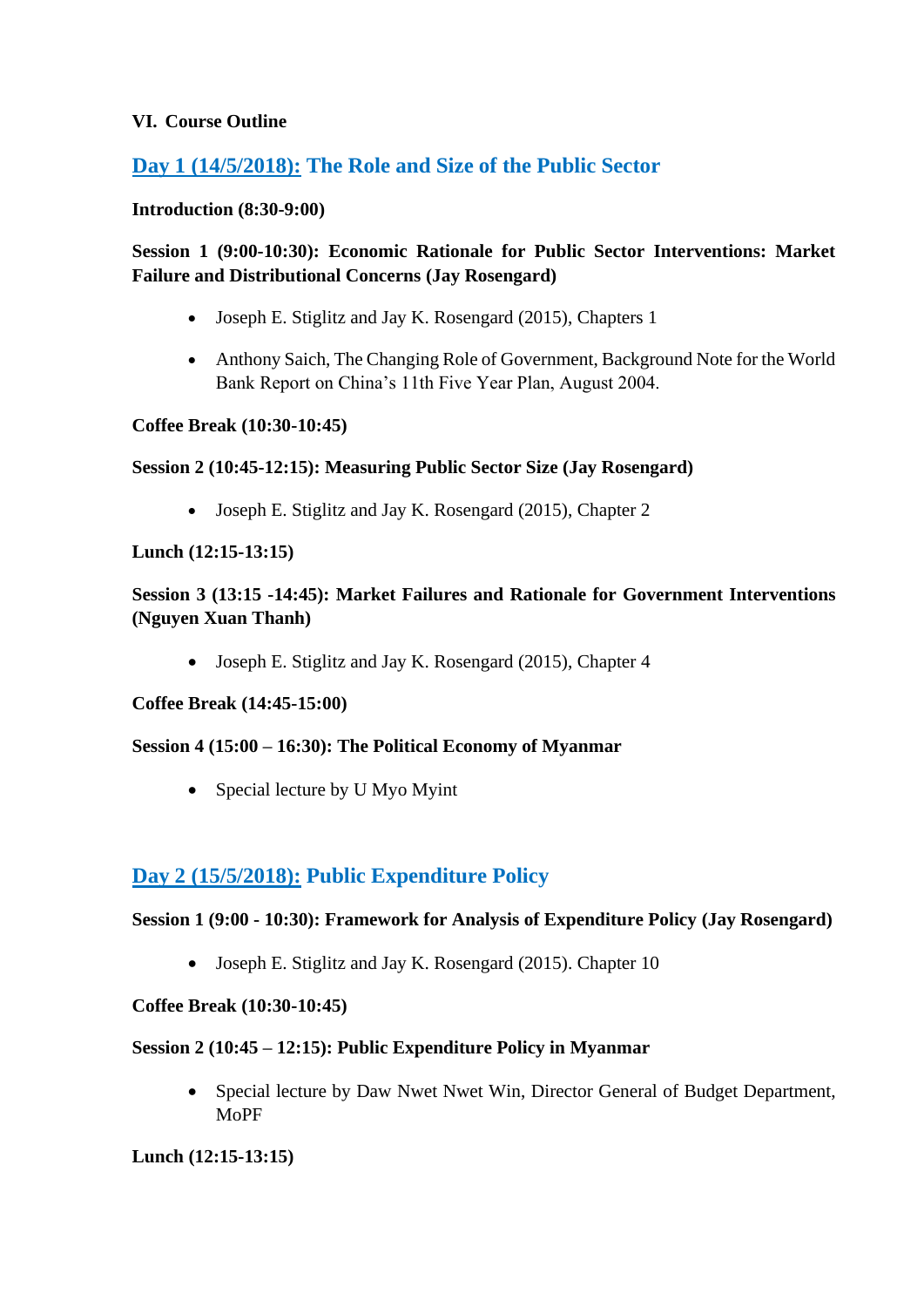# **Session 3 (13:15 -14:45): State-Owned Enterprises and Privatization (Vu Thanh Tu Anh)**

- Joseph E. Stiglitz and Jay K. Rosengard (2015). Chapter 8
- **Case Study**: Vu Thanh Tu Anh and Tran Thi Que Giang, *State conglomerates and SOE equitization in Vietnam*, FSPPM Case Study.

#### **Coffee Break (14:45-15:00)**

#### **Session 4 (15:00 – 16:30): State-Owned Enterprises in Myanmar**

• Special lecture by Dr. Set Aung, Deputy Minister – Ministry of Planning and Finance

# **Day 3 (16/5/2018): Public Resource Mobilization**

# **Session 1 (9:00 - 10:30): Introduction to Taxation: Taxation and Economic Efficiency (Jay Rosengard)**

- Joseph E. Stiglitz and Jay K. Rosengard (2015), Chapter 17.
- Jay K. Rosengard, "Introduction" Chapter 1 in Property Tax Reform in Developing Countries (Boston: Kluwer Academic Publishers, 1998), pp. 1-30.

#### **Coffee Break (10:30-10:45)**

#### **Session 2 (10:45 – 12:15): Taxation of Income, Wealth, and Consumption (Jay Rosengard)**

- Joseph E. Stiglitz and Jay K. Rosengard (2015), Chapter 21, 22, 23.
- Jay K. Rosengard, "Introduction" Chapter 1 in Property Tax Reform in Developing Countries (Boston: Kluwer Academic Publishers, 1998), pp. 1-30.

#### **Lunch (12:15-13:15)**

# **Session 3 (13:15 -14:45): Tax Incentives, Compliance, and Enforcement (Nguyen Xuan Thanh)**

- Joseph E. Stiglitz and Jay K. Rosengard (2015), Chapter 18, 24
- WB (2011). Chapter 2: Tax Compliance and Sources of Revenue Leakage: Conceptual Framework and Assessment.

#### **Coffee Break (14:45-15:00)**

#### **Session 4 (15:00 – 16:30): Taxation in Myanmar**

• Special lecture by Daw Mya Mya Oo, Deputy Director General of Internal Revenue Department, MoPF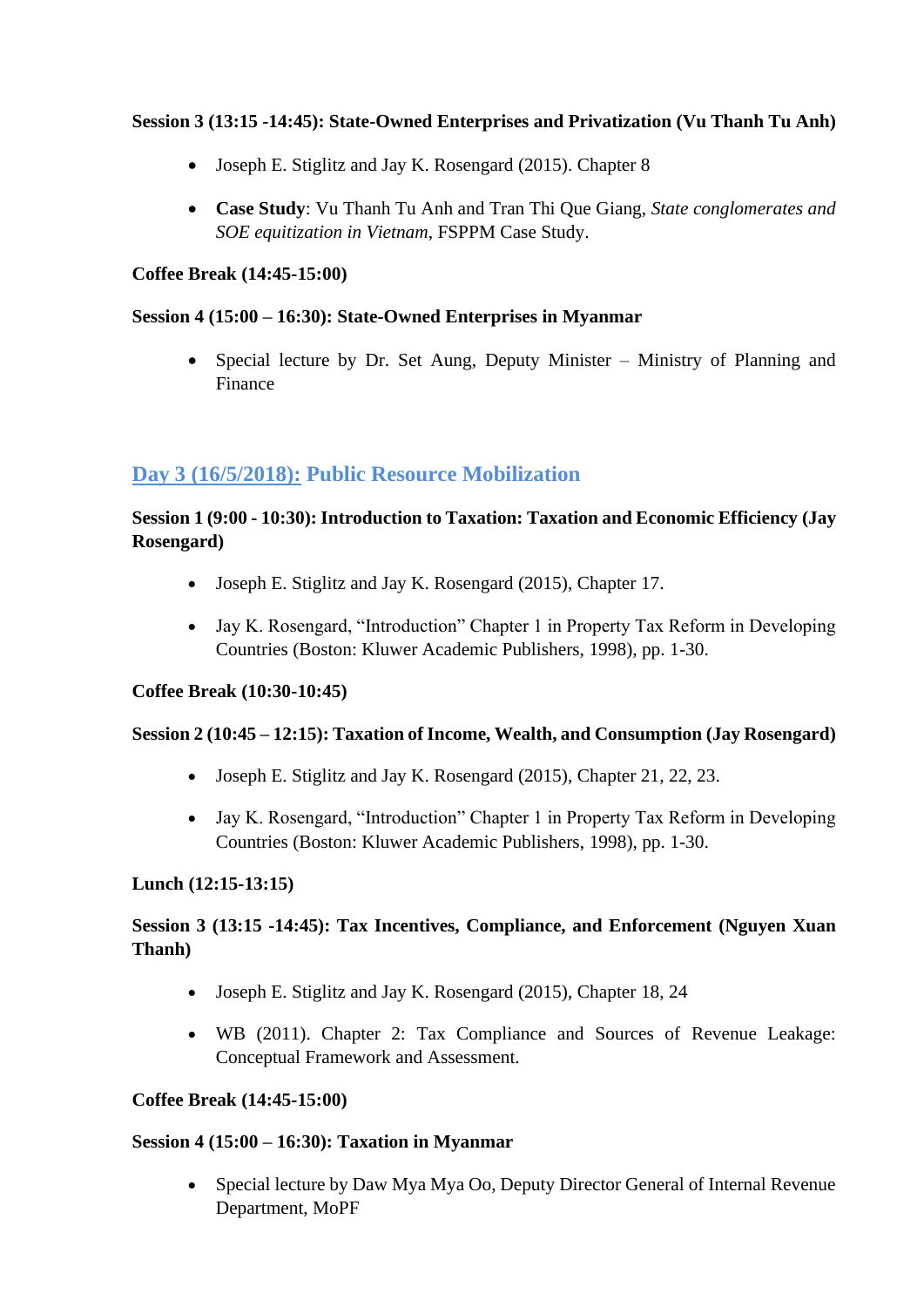# **Day 4 (17/5/2018): Intergovernmental Fiscal Relations**

#### **Session 1 (9:00 - 10:30): Fiscal Decentralization (Vu Thanh Tu Anh)**

- Joseph E. Stiglitz and Jay K. Rosengard (2015), Chapter 26
- Anwar Shah (2004), Fiscal Decentralization in Developing and Transition Economies: Progress, Problems, and the Promise, World Bank Policy Research Working Paper No. 3282.

#### **Coffee Break (10:30-10:45)**

# **Session 2 (10:45 – 12:15): Resource Transfers and Local Government Debt Financing (Jay Rosengard)**

- Ronald C. Fisher, "Intergovernmental Grants," in State and Local Public Finance, Second Edition, pp. 202-234.
- Odd-Helge Fjeldstad, Intergovernmental Fiscal Relations in Developing Countries: A Review of Issues, WP 2001: 11 (Bergen: Chr. Michelsen Institute, 2001), pp. 1- 15. [Can be accessed for free at: http://www.cmi.no/publications/2001/wp/wp2001- 11.pdf]

# **Lunch (12:15-13:15)**

# **Session 3 (13:15 -14:45): Regional Collaboration in Providing Public Goods and Services (Jay Rosengard)**

• John Parr, Joan Riehm, and Christiana McFarland (2006), *Guide to Successful Local Government Collaboration in America's Regions* (Washington, D.C.: National League of Cities).

[https://www.lincolninst.edu/subcenters/regionalcollaboration/pubs/RC\\_for\\_Local\\_Go](https://www.lincolninst.edu/subcenters/regionalcollaboration/pubs/RC_for_Local_Govts_2006.pdf) [vts\\_2006.pdf](https://www.lincolninst.edu/subcenters/regionalcollaboration/pubs/RC_for_Local_Govts_2006.pdf)

#### **Coffee Break (14:45-15:00)**

#### **Session 4 (15:00 – 16:30): Intergovernmental Fiscal Relation**

• Special lecture by Dr. Min Ye Paing Hein, Executive Director, Myanmar Development Institute